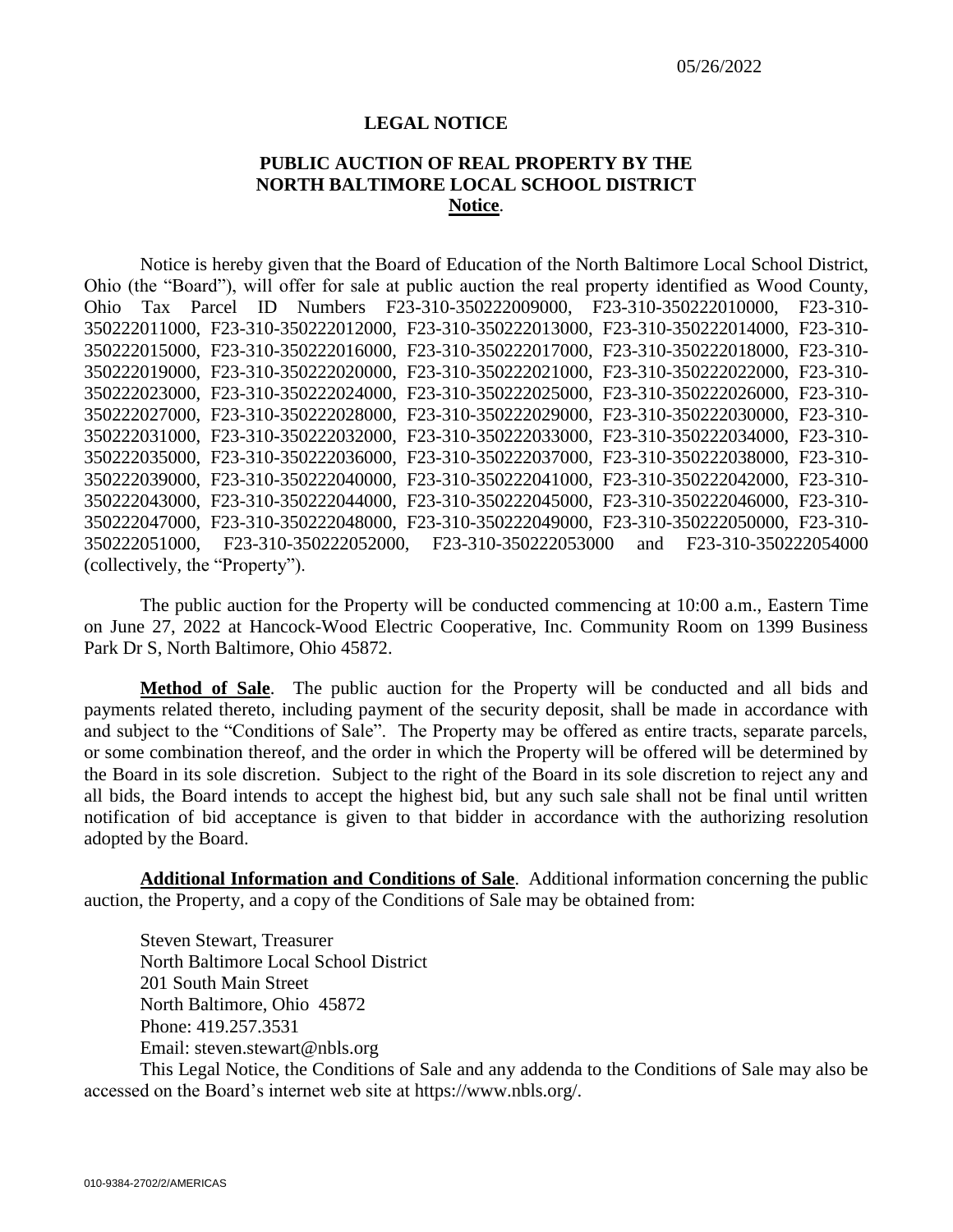## **CONDITIONS OF SALE FOR PUBLIC AUCTION OF CERTAIN PROPERTY BY THE BOARD OF EDUCATION OF THE NORTH BALTIMORE LOCAL SCHOOL DISTRICT (SCHOOL FOOTBALL PROPERTY, NORTH BALTIMORE, OHIO)**

The Board of Education of the North Baltimore Local School District, Ohio (the "*Board*") has published notice that the property described in Section 1 herein will be offered for sale at a public auction commencing at 10:00 a.m., Eastern Time, on June 27, 2022 (the "*Auction Date*"). The auction shall be conducted at Hancock-Wood Electric Cooperative, Inc. Community Room on 1399 Business Park Dr. S, North Baltimore, OH 45872.

. The conditions of sale, in accordance with and subject to which the auction will be conducted, bids received from a bidder ("Bidder") and the sale made, are as follows:

Section 1. Description of Property. The real property is described in Exhibit 1 attached hereto and made a part hereof (the "*Property*").

Section 2. No Representations/Warranties. The Board makes no representation, covenant or warranty whatsoever, express or implied, regarding the Property, including, without limitation, the Property's compliance with the requirements of any law, rule, specification or contract pertaining thereto; any information or reports provided by the Board related to the Property; the applicable zoning requirements; the propriety of any proposed uses or the continuation of uses thereof, former or present; the title thereto and the condition thereof; or the physical or sub-surface condition thereof. Bidder agrees that it shall not rely on any information or reports provided by the Board regarding the conditions of the Property and that the Bidder shall conduct its own due diligence in order to satisfy itself as to the condition of the Property, both surface and subsurface. Bidder shall also be responsible for obtaining any variance, zoning changes or other governmental approvals as are necessary for the Bidder's intended use of the Property.

By submitting a bid for the Property, each Bidder acknowledges and agrees that (a) the Bidder is bidding for the Property "AS IS', "WHERE IS" and "WITH ALL FAULTS" and (b) that the Board shall not be responsible for, and that the Bidder shall indemnify and hold the Board harmless against, any injury or damage arising from the physical or sub-surface condition of the Property.

Section 3. Tour of Property. The Property will be open for viewing on **June 2, 2022 from 10:00 a.m. until 12:00 p.m., June 9, 2022 from 10:00 a.m. until 2:00 p.m., and June 16 from 10:00 a.m. until 12:00 p.m.** 

Section 4. Transfer of Title to Property. The Board will transfer title to the Property to the purchaser or purchaser's nominee by quitclaim deed. If the purchaser wishes to designate a nominee to be named in the deed, the purchaser shall do so by written notice thereof (identifying the nominee) not less than ten (10) days prior to the date of Closing (as defined herein).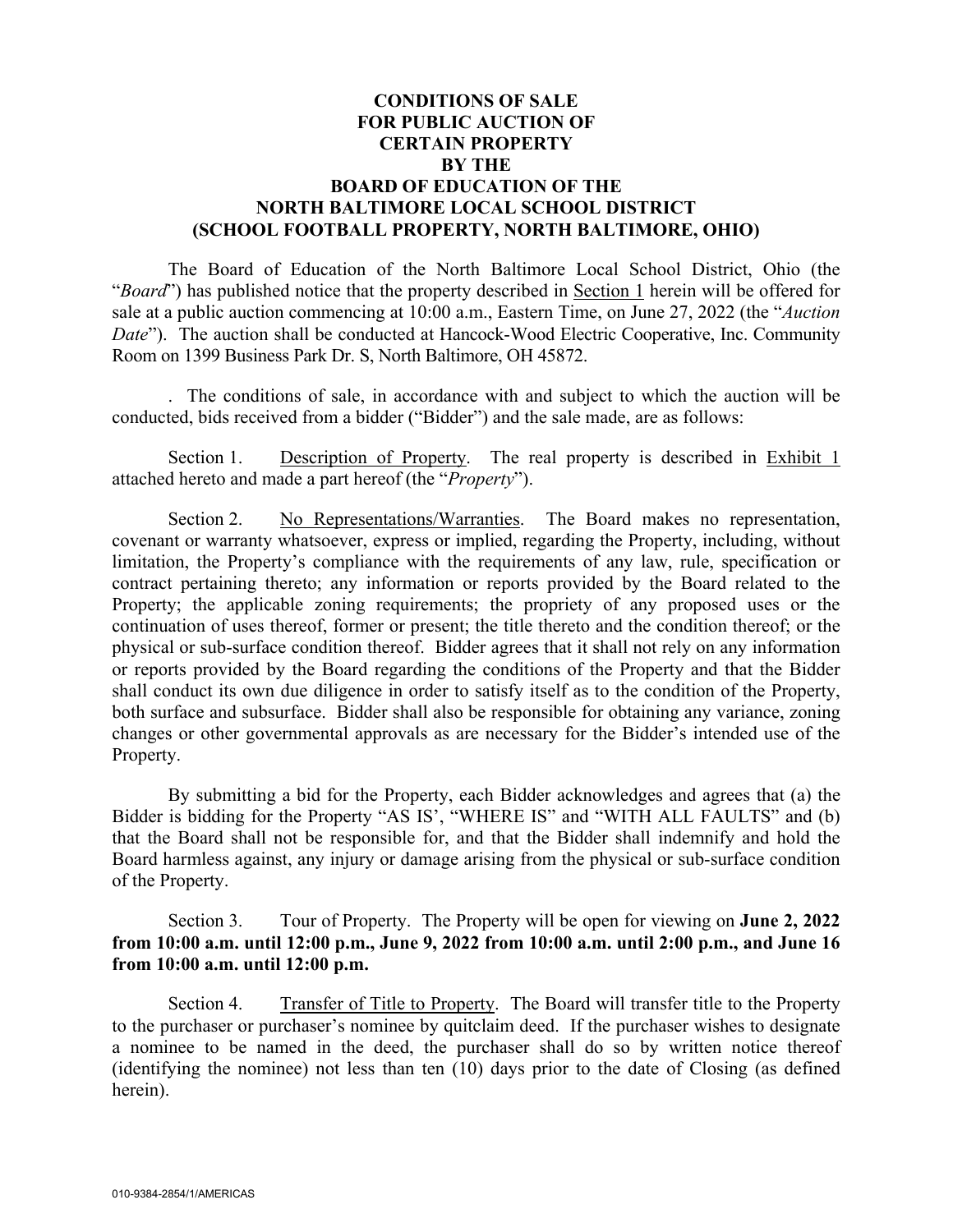Section 5. Security Deposit. The highest Bidder at the auction for the Property must provide to the Board, immediately following the completion of the bidding, a bid deposit in the form of a certified, cashier's, business or personal check payable to the Board in an amount equal to ten percent (10%) of the final bid price for the Property as security that the payment of the purchase price for the Property will be made in accordance with the bid. Failure to do so shall invalidate the bid and the acceptance thereof. No interest will be paid on the bid deposit.

Section 6. Execution of Bid and Offer Form. All bids shall be unconditional and without qualification to these Conditions of Sale. The highest bid shall be reduced to writing immediately upon completion of the bidding on an offer form to be provided by the Board and immediately delivered to the Board. The highest Bidder must state on that form the full name of each individual, corporation, partnership, or other entity interested in the bid. The Board reserves the right to reject any or all bids and to waive any or all informalities or irregularities. A copy of the offer form will be made available for inspection upon request.

Section 7. Acceptance, Rejection and Withdrawal of Bids. The highest Bidder for the Property at the auction may not withdraw its bid for a period of forty-five (45) days following the Auction Date, during which period the Board shall have the right to accept or reject such highest bid. This is not an "absolute auction" and acceptance of the highest bid requires Board approval; therefore, any statement that may be made at the auction by the auctioneer or by any other representatives of the Board to indicate a final sale or acceptance has occurred shall be of no force and effect and shall not be relied upon by the Bidder. The Board shall not be obligated to sell the Property or proceed to a Closing until a resolution accepting the highest bid for the Property is adopted and the offer form executed by the Board. The Board will have absolute discretion in determining whether or not to accept or reject the highest bid. It is presently anticipated that the Board will consider whether to accept or reject the highest bid at the Board's next regularly scheduled meeting or such earlier special meeting.

Section 8. Closing. The purchase and sale of the Property will be completed not later than ninety (90) days following the Auction Date or on such earlier date as designated by the Board at the Board's offices (the "*Closing*"). Such transaction shall be completed by payment of the balance of the purchase price to the Board by wire transfer or by certified, cashier's, business or personal check payable to the Board and by delivery to the purchaser of a duly executed quitclaim deed conveying the Property to the purchaser or purchaser's nominee. The security deposit will be applied as partial payment of the purchase price for the Property. The purchaser may request that the Closing be completed utilizing the services of a reputable title company doing business in Wood County, Ohio, and acceptable to the Treasurer of the Board, provided that (i) such request is made by written notice thereof to the Board not less than ten (10) days prior to the Closing date, (ii) all costs and fees associated with any such title agency are paid by the purchaser, and (iii) the purchaser shall be solely responsible for the cost and expense of procuring closing protection insurance coverage in favor of and protecting the Board as described in Ohio Revised Code Section 3953.32. The purchaser shall pay all other expenses, closing costs, and recording costs. The Closing shall take place at the Board office unless the parties agree otherwise.

Section 9. Property Information/Evidence of Title. An interested Bidder may inspect, review or copy any information and/or reports relating to the Property that the Board may currently possess by contacting the Board office, if any.The information and reports may not be complete, and the Board makes no representation regarding the accuracy or completeness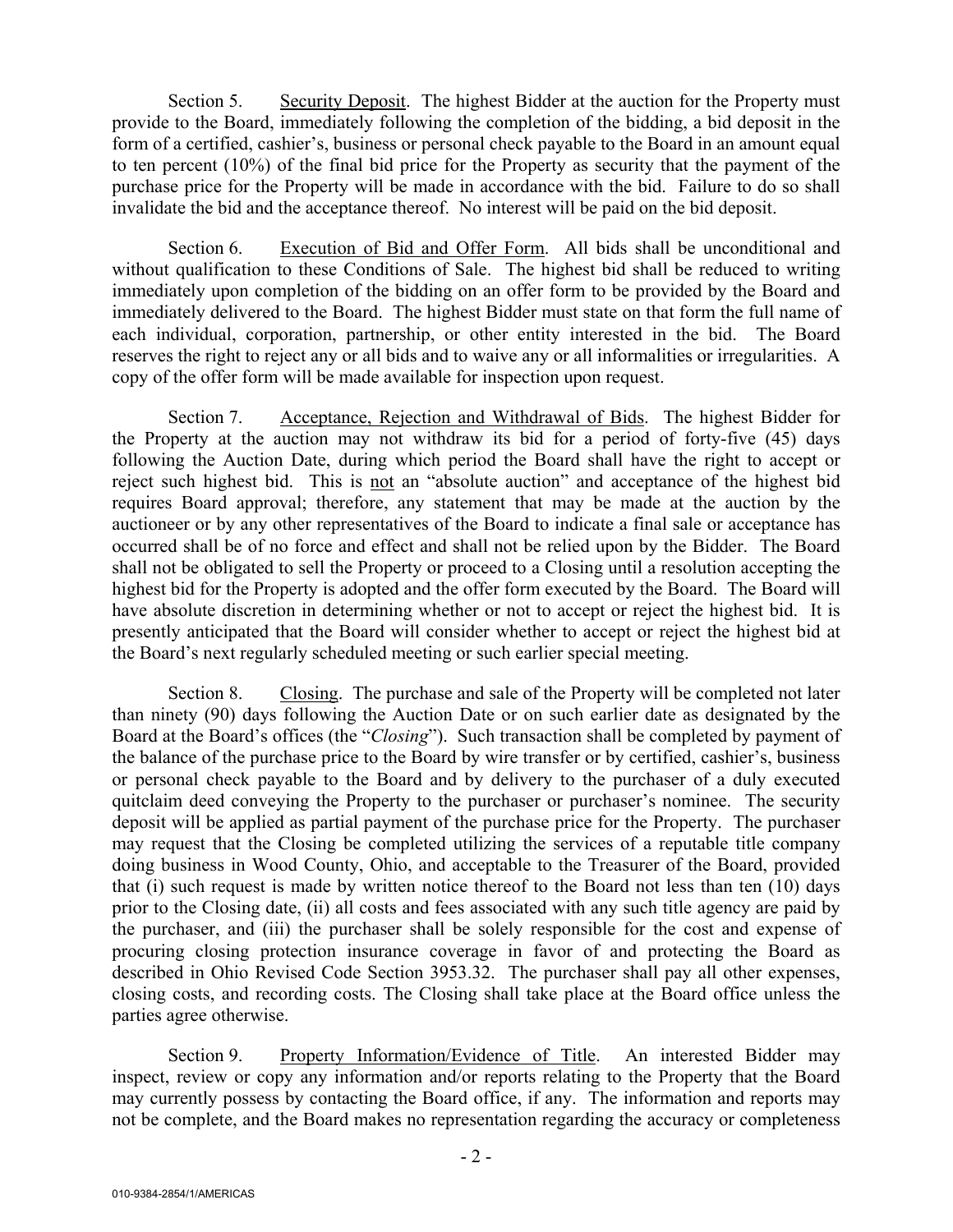of any information and reports relating to the Property. The Bidder shall not rely on any information and reports of the Board, and any further information and reports that a potential Bidder may desire must be secured by the Bidder at its sole cost and expense and without expense to the Board. By submitting a bid, the Bidder represents and warrants that it has reviewed and is satisfied with the Board's information and reports, that the Bidder has conducted its own due diligence of the Property, and that the Bidder has satisfied itself with respect to the condition of the Property.

Section 10. Risk of Damage or Loss. All risk of loss to the Property shall remain upon the Board until the conclusion of the Closing except when caused by the Bidder, its agents and employees. If, prior to Closing, the Property or any part of the Property shall be damaged by fire or other casualty, then, the Board shall give the Bidder written notice thereof accompanied by reasonable supporting documentation. The Bidder shall then have the option to: (i) accept the Property and proceed to Closing subject to the casualty, whereupon the Board shall pay to the community school any insurance proceeds received by the Board and assign to the Bidder all of the Board's right, title, and interest in and to any such insurance; or (ii) terminate the purchase and receive a full refund of the security deposit, whereupon the parties shall have no further rights, duties, or obligations.

Section 11. Taxes and Utilities. The Board will pay utility charges relating to the Property to, but not including, the date of Closing. Unpaid real estate taxes and installments of special assessments, if any, which are a lien against the Property on the date of Closing shall be prorated as of that date on the basis of a 360-day year and the amounts shown on the then latest available Wood County Auditor tax duplicate.

Section 12. Inquiries. All requests for information regarding the Property should be directed to the attention of:

Steven Stewart, Treasurer North Baltimore Local School District 201 South Main Street North Baltimore, Ohio 45872 Phone: 419.257.3531 Email: steven.stewart@nbls.org

Section 13. Notices. Any notice hereunder shall be in writing and may be given (i) by hand delivery (provided the deliverer provides proof of delivery); (ii) by commercial courier that provides proof of delivery provided that the commercial courier's regular business is delivery service; or (iii) by certified or registered mail (postage prepaid, return receipt requested). Notices shall be deemed to have been given upon actual receipt.

Notices to the Board shall be delivered to the Board office at:

North Baltimore Local School District 201 South Main Street North Baltimore, Ohio 45872 Attention: Steven Stewart, Treasurer.

Notices to the Bidder shall be delivered to the address on file with the Board.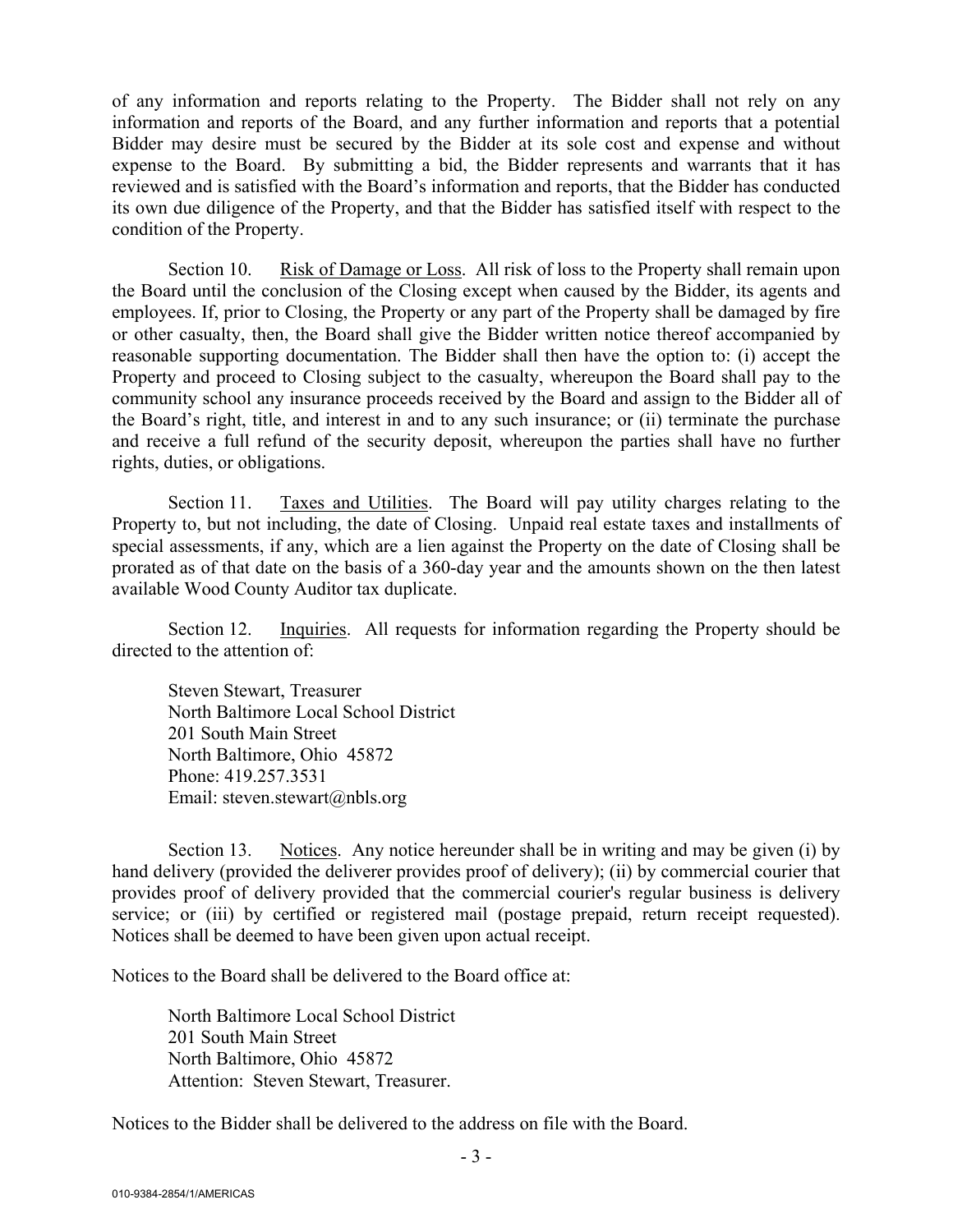Section 14. Legal Description. If necessary for purposes of the conveyance of title to the Property from the Board to the purchaser, the Board shall, at its sole cost and expense, obtain from a licensed surveyor or professional engineer a legal description and survey of the Property that meets the minimum requirements of Wood County, Ohio. The description of the Property in the deed conveying the Property to the Bidder shall conform to the legal description obtained by the Board. The Board shall also secure at its expense any and all necessary lot split approvals from the applicable governmental and quasi-governmental authorities, and the Bidder shall cooperate with the Board as is necessary for the Board to carry forth the requirements of this Section. In the event that the Board is unable to secure the necessary approvals as required by this Section by the timeline set forth in these Conditions of Sale for the Closing, then the Board may terminate the agreement for the sale of the Property unless the timeline for the Closing is extended by mutual agreement of the parties..

Section 15. Default. If the successful Bidder fails to proceed to Closing by reason of Bidder's default, the Board shall have the right to terminate this Agreement by notifying the Bidder of such termination. The security deposit will be forfeited upon failure of the Bidder to Close, it being understood that forfeiture of the security deposit shall not relieve the Bidder of its obligation to pay the remaining balance of the purchase price, that the Board may pursue any additional remedies it may have in law or equity against the Bidder for recovery of the remaining balance of the purchase price, and that the Bidder shall be responsible for the Board's costs and expenses in the furtherance thereof.

Section 16. Governing Law. These Conditions of Sale shall be governed by the laws of the State of Ohio. Any legal proceedings related to these Conditions of Sale shall be brought in the Court of Common Pleas in the County where the Property is located, except when the U.S. District Court for that County is determined to have exclusive jurisdiction.

Section 17. Captions and Headings. The captions and heading in these Conditions of Sale are solely for convenience or reference and in no way define, limit, or describe the scope or intent of any sections, subsections, paragraphs, subparagraphs, or clauses hereof.

Section 18. Brokers/Agents. . The Board and the purchaser shall be responsible for costs, and expenses related to its own broker or finder employed or engaged in connection with this transaction.

Section 19. Auction Procedure. The procedure for conducting the auction, if not otherwise addressed by these Conditions of Sale, shall be as determined by the Board in its sole discretion. Bidders intending to submit a bid are advised that they will be required on the Auction Date to register with the Board and provide suitable photo identification verifying the Bidder's name and address, and the Board reserves the right to decline registration if identification produced is not sufficient. The auctioneer is the only person allowed to determine if a bid has been placed, and if there is a dispute or discrepancy among two or more bids, the auctioneer in its sole discretion may determine the highest Bidder, or the bidding may be reopened to determine the highest Bidder. In any case, the auctioneer's decision will be final in the auctioneer's sole discretion. Any informality in the manner or procedure under which the auction is held, and any inconsistency in the manner, procedure or order from that described, shall not affect the binding nature of the obligations of any Bidder.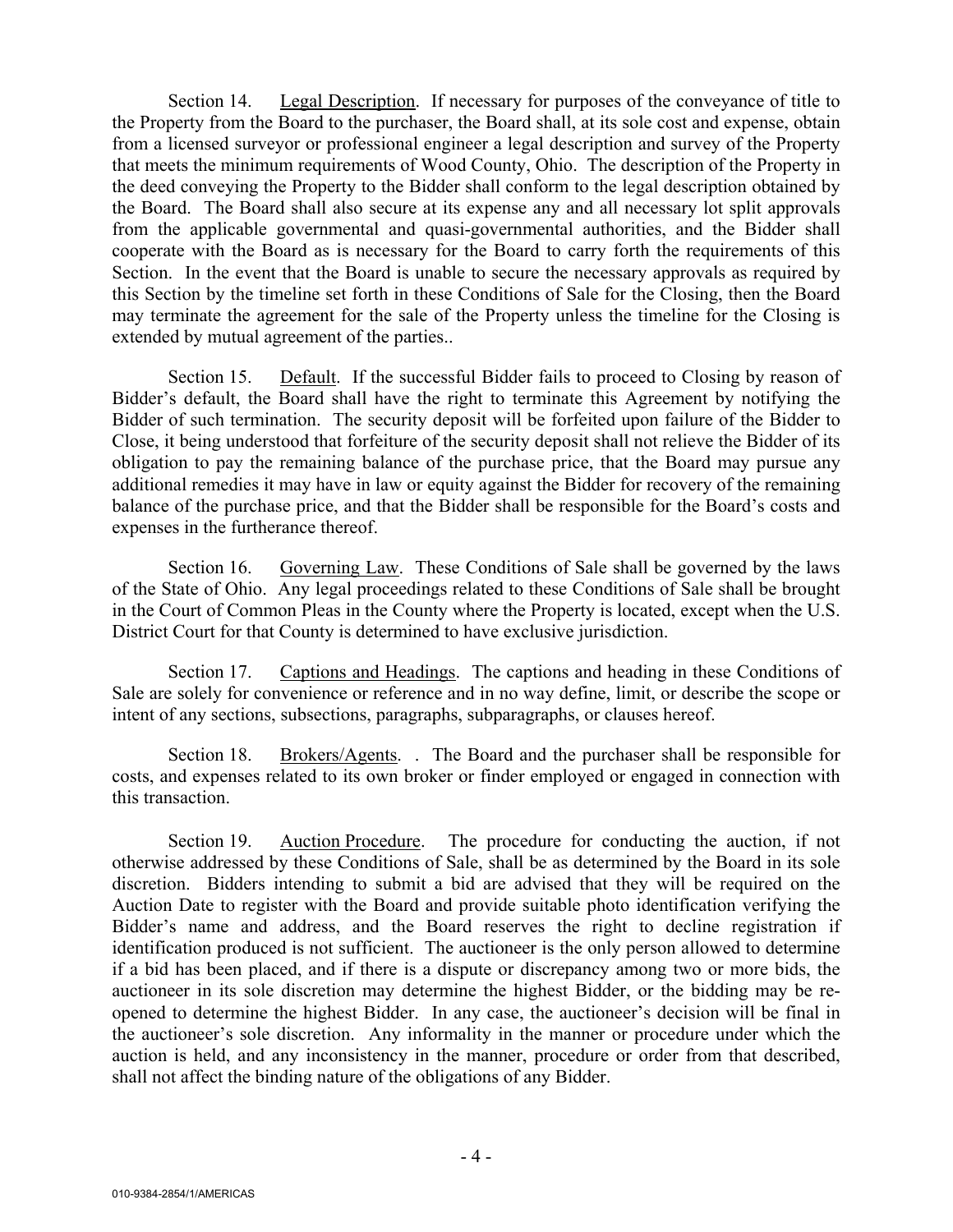Section 20. Amendment of Conditions of Sale. The Board reserves the right to amend these Conditions of Sale, including but not limited to the date, time and location for the auction, at any time prior to the public auction referred to above and to give notice of any amendment in any medium as determined by the Board. A Bidder desiring to receive amendments to the Conditions of Sale prior to the Auction Date is therefore encouraged to register with and provide its full contact information to the individual named in Section 12 herein. Each Bidder will be presumed to have actual knowledge of all information provided in these Conditions of Sale and any addenda to the Conditions of Sale, and Bidder shall not avail itself of incomplete knowledge and/or lack of familiarity of the Conditions of Sale and any addenda thereto resulting from the Bidder's failure to register. Interpretations, corrections and changes of the Conditions of Sale which are made in any manner other than a written addendum will not be binding when such interpretations, corrections and changes are inconsistent with these Conditions of Sale.

> BOARD OF EDUCATION OF THE NORTH BALTIMORE LOCAL SCHOOL DISTRICT

By:

Steven Stewart, Treasurer

May 26, 2022